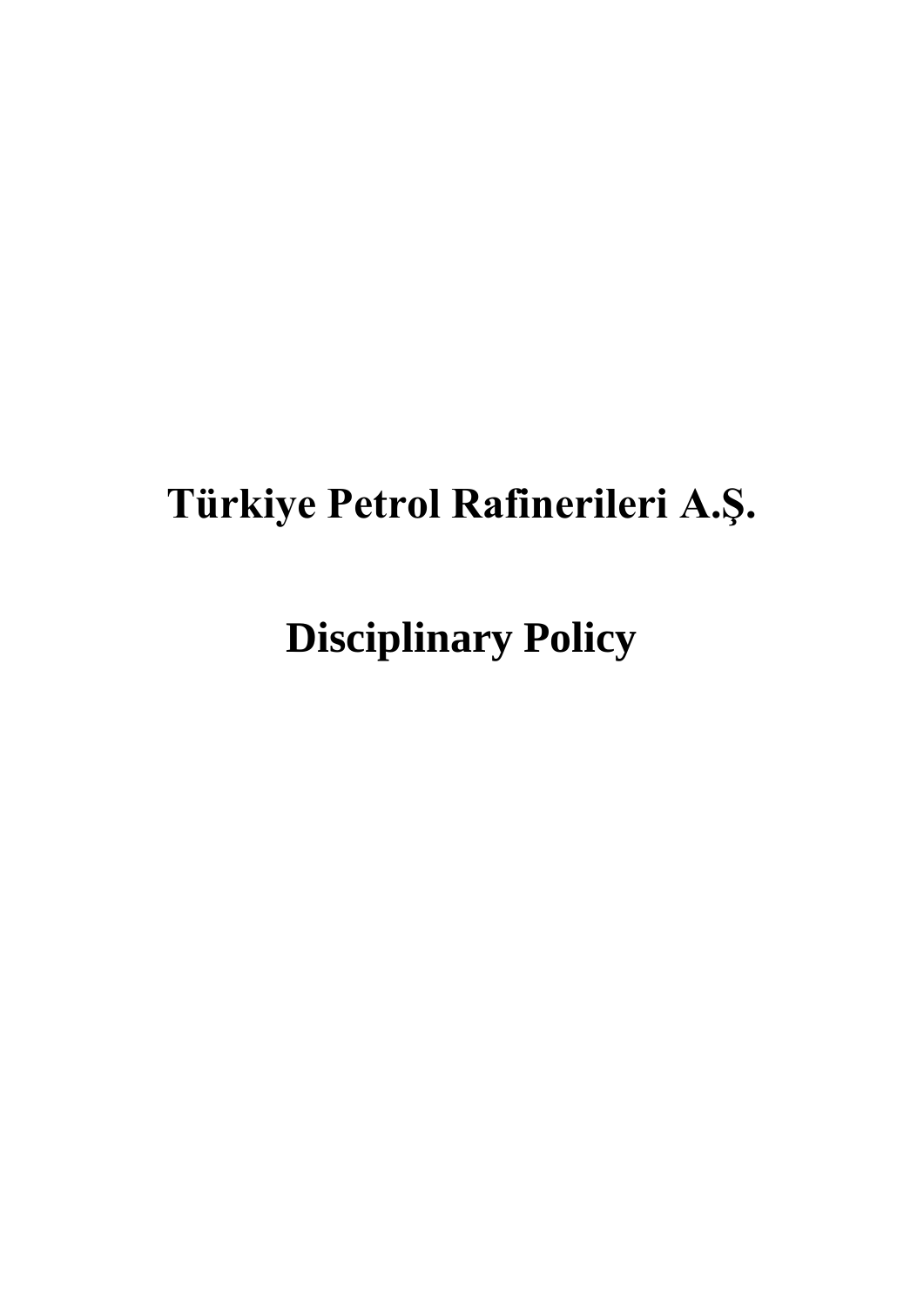#### <span id="page-1-0"></span>**Contents**

|  | 4.2. |  |  |  |  |
|--|------|--|--|--|--|
|  | 4.3. |  |  |  |  |
|  | 4.4. |  |  |  |  |
|  |      |  |  |  |  |
|  |      |  |  |  |  |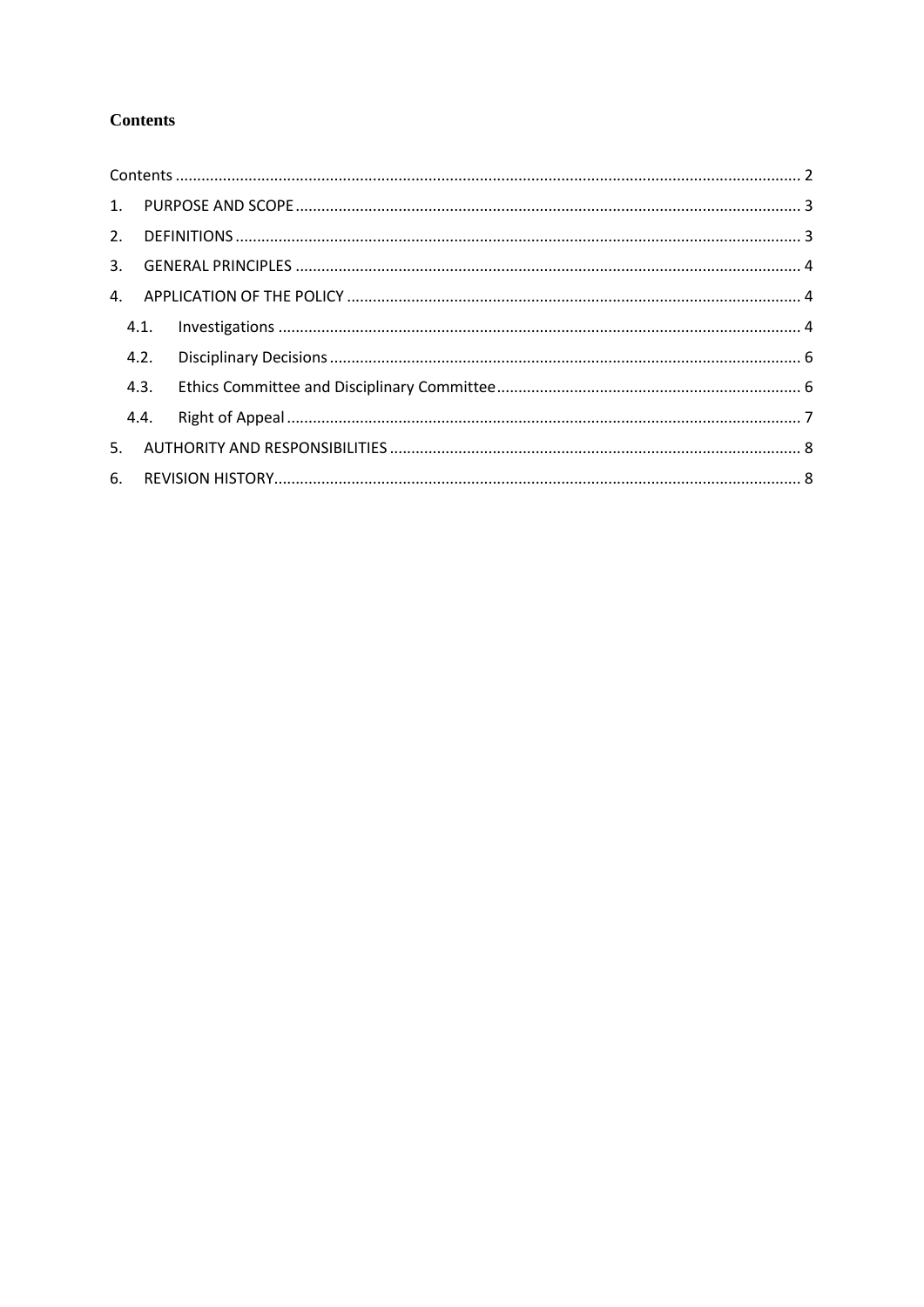#### <span id="page-2-0"></span>**1. PURPOSE AND SCOPE**

The purpose of this Disciplinary Policy ("**Policy**") is to set standards, principles and rules used to describe and evaluate what is considered as a disciplinary offense and how it is penalized for Tüpraş and to ensure that employees are treated in a fair, appropriate and consistent manner in all of these processes.

This Policy is envisioned to encourage the employees to achieve and maintain satisfactory performance, attendance, behavior and continuity to create the best working environment.

All employees and directors of Tüpraş shall comply with this Policy, which is an integral part of Code of Ethics.

## <span id="page-2-1"></span>**2. DEFINITIONS**

**"Code of Ethics"** refers to the set of rules and values that cover the basic behavioral principles of Koç Group and Tüpraş, which are included in the Koç Group and Tüpraş Code of Ethics.

**"Collective Labor Agreement"** refers to the agreement to which hourly wage employees are subject at Tüpraş.

"**Disciplinary Committee**" refers to the committee established in relevant refinery that is accountable for determining the breach of an employee(s) subject to Collective Labor Agreement , and affiliated damages that incurred according to the evidence, and for deciding on the appropriate actions.

"**Disciplinary Offence**" is a behavior that may damage the reputation of Tüpraş, disrupt peace at the workplace, and which is a violation of applicable legislation and/or a breach of Code of Ethics, related policies, procedures, regulations and all applicable regulations and breach of the relevant employment contract.

"**Disciplinary Penalty**" refers to the type of penalty imposed for a Disciplinary Offence as defined herein.

"**Employee**" refers to all employees subject to Tüpraş Personnel Regulation or Collective Labor Agreement.

**"Ethics Committee"** refers to the committee affiliated with Board of Directors, where ethical violations are evaluated for all Tüpraş Employees.

"HR" refers to Tüpraş Human Resources Directorate.

"**Investigation**" means research activities carried out comprehensively and carefully about relevant actions and behaviors to establish the facts of an incident, including the assertion of a Disciplinary Offence claim.

"**Koç Group**" means Koç Holding A.Ş., companies which are controlled directly or indirectly, jointly or individually by Koç Holding A.Ş. and the joint venture companies listed in its latest consolidated financial report.

"**Line Manager**" refers to the primary manager of the employee.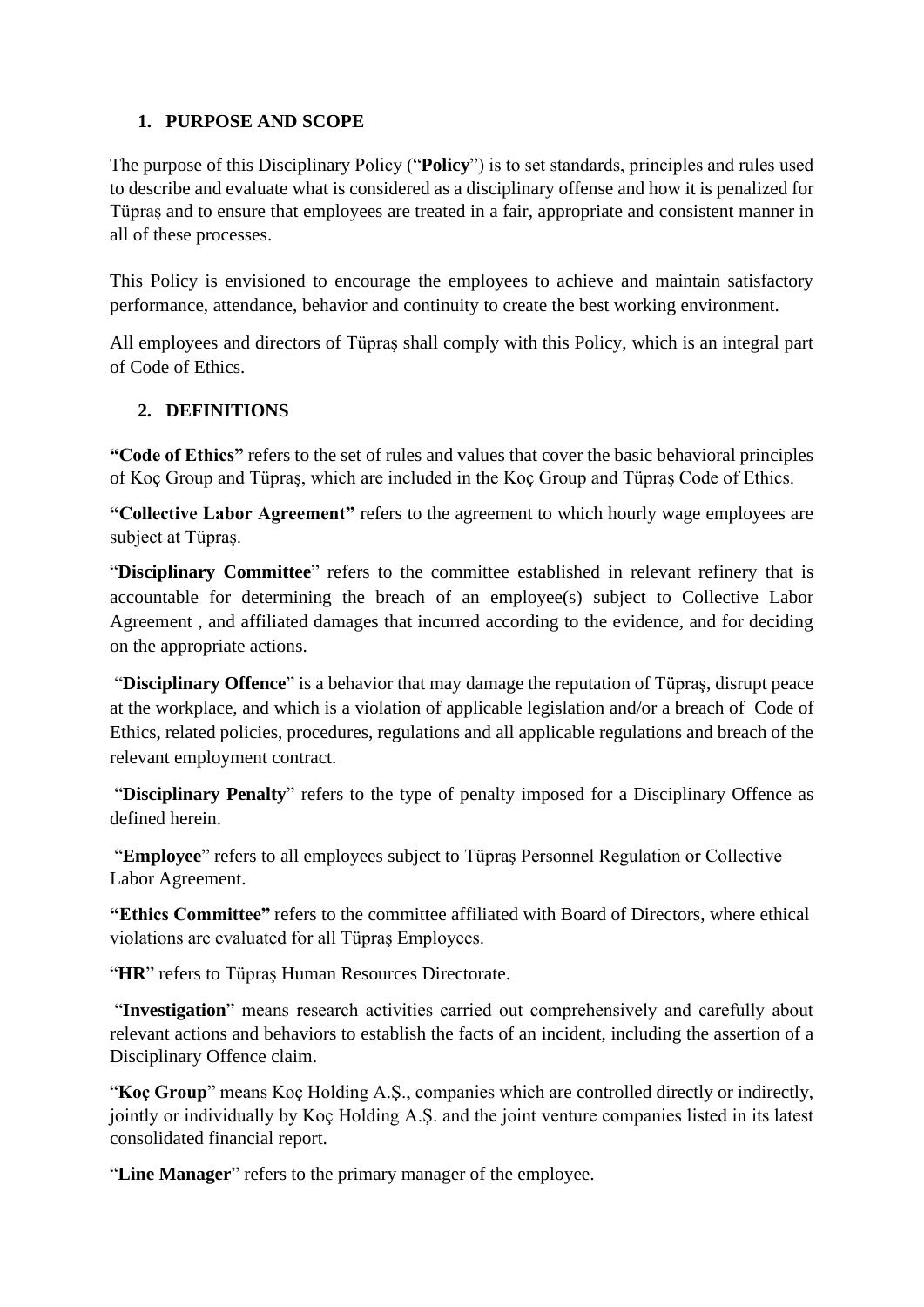**"Personnel Regulation"** refers to the regulation, which explains all the rules, that Tüpraş employees subject to labor agreement and not subject to collective labor agreements are expected to follow, and all benefits to be applied to employees.

**"Tüpraş"** means Türkiye Petrol Rafinerileri A.Ş. and all companies directly or indirectly, individually or jointly controlled by this company, and business partnerships included in Tüpraş's consolidated financial report.

*The words, terms and expressions which used in this Policy but which are not defined shall have the meanings assigned to them in updated applicable laws.*

## <span id="page-3-0"></span>**3. GENERAL PRINCIPLES**

Creating and maintaining a positive working environment for employees is the main principle of Tüpraş. Therefore, Tüpraş undertakes to treat all of its employees in an honest, fair, respectful of human dignity, non-discrimination manner, and applies the following principles:

- No employee can be subjected to a Disciplinary Penalty based solely on his/her gender, language, religion, color, age, nationality, thought and wealth difference.
- Disciplinary Penalties can be imposed on employees only if they are proportional to the committed Disciplinary Offense.
- No employee can be subjected to a Disciplinary Penalty more than once for the same Disciplinary Offense. If the same incompliant behavior is repeated, Disciplinary Penalty is scaled to a higher degree.
- The contracts which are made with subcontractors that provide various services to Tüpraş (e.g. cleaning, security, etc.) are expected to comply with the principles set forth herein as much as they are required, applicable and in line with related legislation.
- Investigations conducted to determine whether a Disciplinary Offence was committed, are confidential and performed in accordance with the local and international regulations and in line with Whistleblowing  $Policy<sup>1</sup>$

## <span id="page-3-1"></span>**4. APPLICATION OF THE POLICY**

Before imposing a Disciplinary Penalty; Ethics Committee, Disciplinary Committee, or depending on the relevant case, the HR, shall take into account the applicable legislation, this Policy, other relevant Koç Group and Tüpraş policies, Tüpraş Personnel Regulation, Disciplinary Regulation and Collective Labor Agreement.. A proportionate Disciplinary Penalty may be applied if it is deemed necessary as a result of the evaluation performed.

#### <span id="page-3-2"></span>**4.1. Investigations**

Tüpraş shall evaluate contradiction with or violation of laws and/or Code of Ethics or company policies, which are reported through the Ethics Hotline or other alternative channels carefully, and ensure that the suspected violation is investigated, and aims to investigate the suspected violation or breach, where necessary.

<sup>1</sup> Please refer to Tüpraş Whistleblowing Policy for details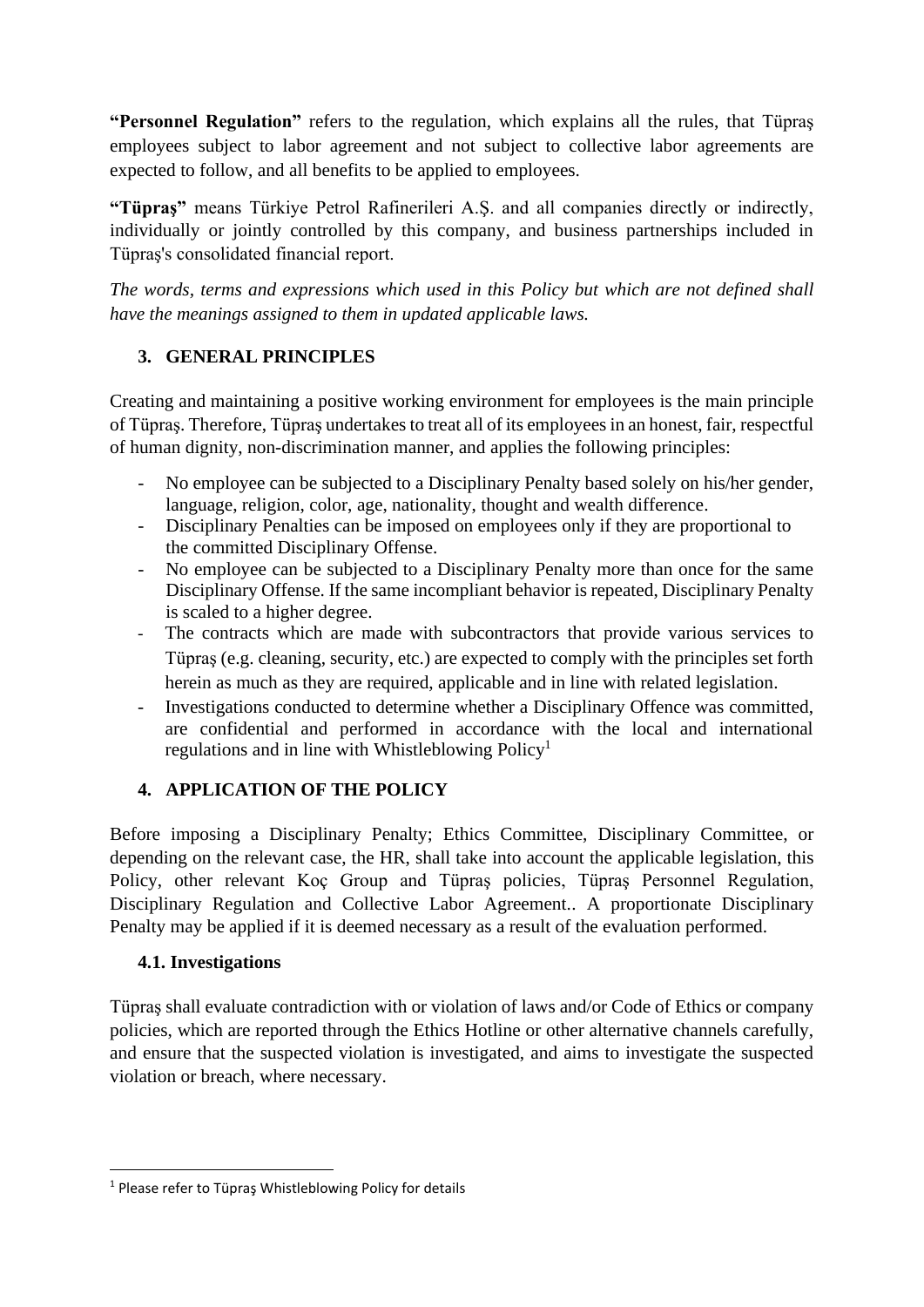Except for the cases specifically regulated in the Koç Group Whistleblowing Policy, in accordance with Tüpraş Whistleblowing Policy, and based on the subject of the reports (if it is not a *HR Matter* as defined below), the Risk Management and Audit Department or the Legal and Compliance Department (if there are Private Law Violations defined in the Tüpraş Whistleblowing Policy) shall conduct an Investigation. Tüpraş Compliance Program components and interaction are included in the Tüpraş Compliance Policy, and they are publicly available at Tüpraş website.

Necessary precautions shall be taken against a conflict of interest between parties that are subjected to the notification and the employees who are authorized to perform the Investigation.

If the subject of the investigation is the Head of Risk Management and Audit, the Chief Legal and Compliance Officer or the members of Ethics Committee, the process of the Investigation is determined by the General Manager.

The department or person responsible for the investigations shall submit its report based on the investigation activities, and its Disciplinary Penalty recommendation to the Disciplinary Committee and/or Ethics Committee if it concludes that a Disciplinary Offence has been committed.

The department or person responsible for the investigations may distribute the report which is prepared by considering its existing authority and responsibilities to the members of Tüpraş Board Members and to other relevant Senior Executives according to usual report distribution flow, if it deems necessary.

If the subject matter relates to the employee's incompetence (low performance, low productivity, failure to meet the requirements of the duty assigned, non-compliance with working hours etc.) ("**HR Subjects**"), his/her managers in the relevant business unit or his/her Line Manager shall forward the matter to HR, and request that an investigation be conducted. HR is authorized to take the necessary actions by making the necessary examination on the subject and to apply the Disciplinary Actions as specified in the Personnel Regulation. Moreover, in cases where there is no need to convene the Ethics Committee or the Disciplinary Committee within the scope of the internal regulations of the company (Disciplinary Regulation and Collective Labor Agreement), the manager of the employee may also impose a disciplinary penalty.

However, if the negative situation claim regarding the employee involves the violation of the relevant laws and/or Code of Ethics and/or company policies, in other words, if it is not an HR Matter, HR or the person reporting the situation to HR must forward the situation to the Risk Management and Audit Department or to the Legal and Compliance Department (if it is a Private Law Violation) for its investigation pursuant to Tüpraş Whistleblowing Policy. <sup>2</sup>

 $2$  Please refer to Tüpras Whistleblowing Policy for details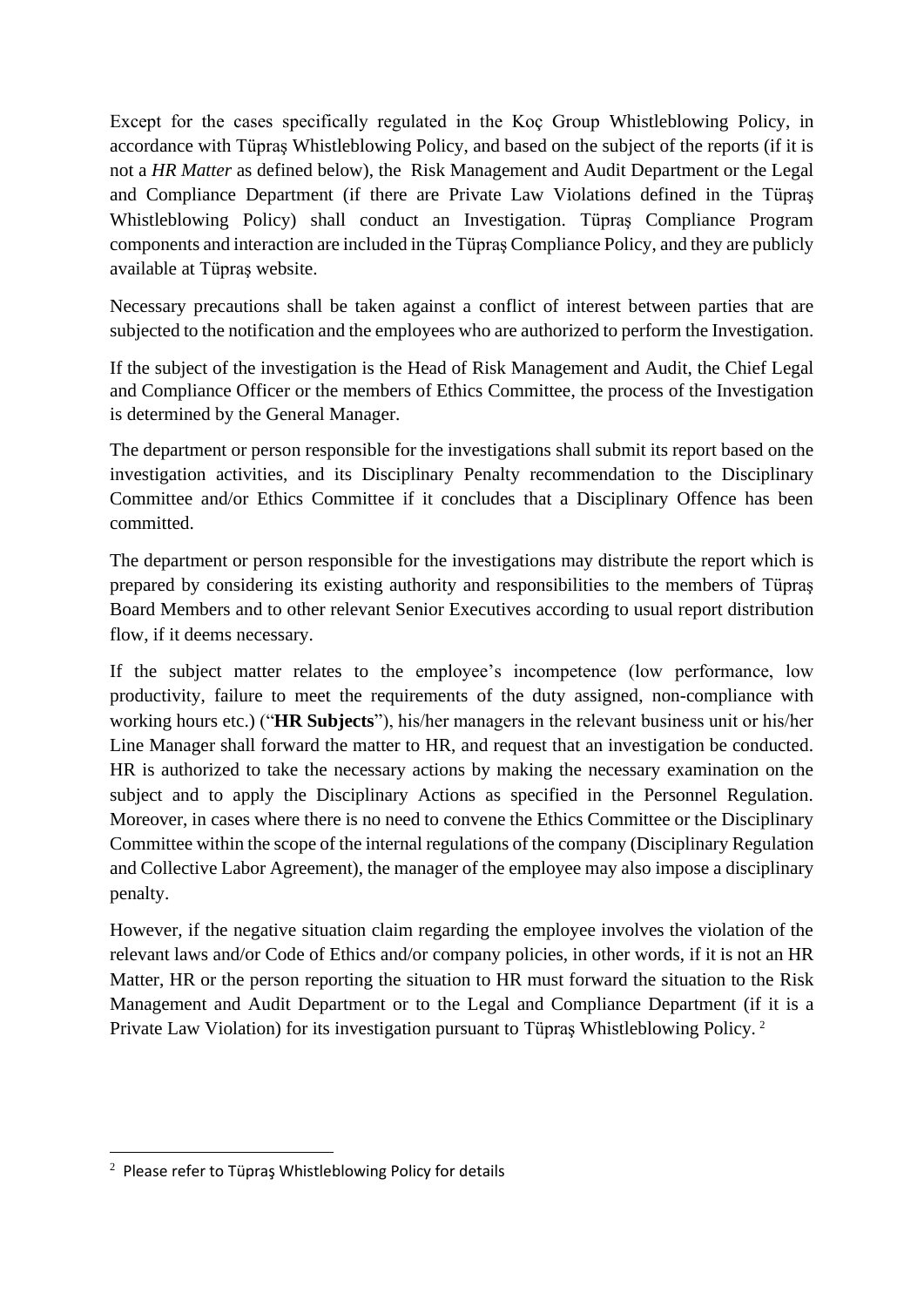Actions taken by HR and Disciplinary Penalties are added to the employee file and shall be periodically reported to the Disciplinary/Ethics Committee every three months or more frequently (monthly when there is case) based on the recurrence rate of the cases.

### <span id="page-5-0"></span>**4.2.Disciplinary Decisions**

Tüpraş Personnel Regulation, Disciplinary Regulation and Collective Labor Agreement describe the types of Disciplinary Penalties and defines the circumstances that require their application.

The HR is responsible for executing the Disciplinary Penalty recommended by the Ethics and /or the Disciplinary Committee considering this Policy.

If a Disciplinary Penalty is recommended by the department conducting the Investigation for the Disciplinary Offences other than HR Matters, the Ethics Committee and/or Disciplinary Committee shall convene as soon as possible. In this case, Ethics Committee and/or Disciplinary Committee decision is necessary for the application of any Disciplinary Penalty.

In order to conduct a fair and objective assessment of a HR Matter or Disciplinary Offence, and to ensure that a fair and proportionate penalizing is imposed if a Disciplinary Penalty is required, HR or the Ethics Committee and/or Disciplinary Committee shall take various aggravating and mitigating factors into consideration such as the relevant regulations, company policies, job description of the employee, the size of the relevant incident and its effect on the company, the express intention of the employee, and whether the incident reoccurred or not.

#### <span id="page-5-1"></span>**4.3.Ethics Committee and Disciplinary Committee**

The main task of the Ethics Committee and Disciplinary Committee is to uphold the equality principle and to conduct objective assessments on the situations that may result in Disciplinary Penalty. The Ethics/ Disciplinary Committee is authorized to take preventive and corrective measures, or to make recommendations to the business units and HR about this issue when necessary.

Disciplinary Committee is formed as stated below within the provisions of the Collective Labor Agreement and makes evaluations and suggestions for employees subject to the Collective Labor Agreement.

The Disciplinary Committee consists of at most 3 officials to be appointed by the employer and the same number of persons to be appointed by the party union among the members working at the workplace. The Chairman of the Committee is appointed by the employer. Employer representatives, not being directly related to the incident, are appointed by the employer according to the nature of the work to be discussed in the committee. Disciplinary Committee decisions are taken by majority of votes. In case of equality of votes, the Chairman's vote counts as two votes.

The Ethics Committee is established within the Head Quarter and makes evaluations and suggestions for all Tüpraş employees.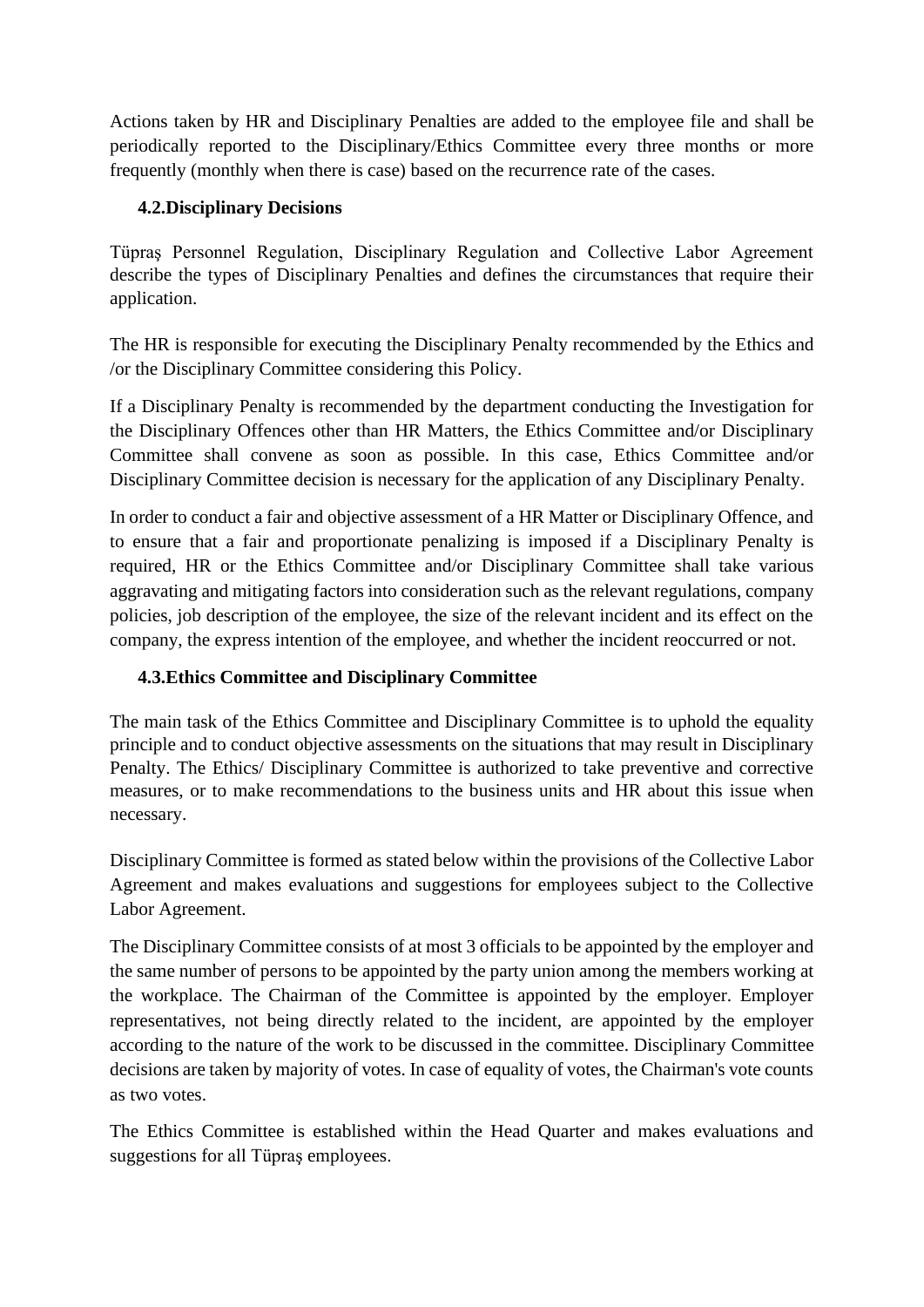The Ethics Committee consists of the following members:

- General Manager
- CFO
- Chief Legal and Compliance Officer
- Human Resources Director
- Corporate Communications Manager
- Relevant Department Directors upon the invitation of General Manager

The Ethics Committee secretariat is carried out by the Risk Management and Audit Manager. The Ethics Committee shall convene as soon as possible upon the request of HR or the relevant department investigating the incident and with at least three members except for those who were invited additionally. Each member has one vote, and the decisions are taken based on simple majority<sup>3</sup>. In case of equality, the General Manager shall have two votes. At meetings which the General Manager does not participate, one of the members shall preside over the meeting; however, he/she will have only one vote. Members cannot abstain from voting. The department conducting the investigation may invite the managers of the employee subject to the investigation to the Ethics and Disciplinary Committee meetings but they cannot vote. Due to the fact that the department conducting the investigation is the prosecution, the manager of the relevant department can be invited to the meetings, but this person cannot vote.

Legal and Compliance Department is responsible for reporting the Ethics Committee's decisions and recommendations to Koç Holding Legal and Compliance Department and Tüpraş Risk Management Committee regularly and forwards a copy of this report to Tüpraş Risk Management and Audit Department.

#### <span id="page-6-0"></span>**4.4.Right of Appeal**

All employees are entitled to object to a Disciplinary Penalty by presenting their reasons in writing which may be including but not limited to the following:

- Misleading evidence,
- Disproportionate punishment,
- Emergence of new evidence.

In this case, the employees can submit an application letter containing their reasons and evidence to the Ethics and/or Disciplinary Committee within ten (10) days following the official notification of the Disciplinary Penalty or the emergence of new evidence. In this case, the Ethics and/or Disciplinary Committee shall convene again to decide upon necessary actions including but not limited to those listed below:

- Taking a new decision for deepening the investigation,
- Re-assessing of the Disciplinary Offence and the application of the Disciplinary Penalty.

<sup>&</sup>lt;sup>3</sup> Different aggravated quorums can be applied in Tüpraş based on the type of the Disciplinary Penalty.